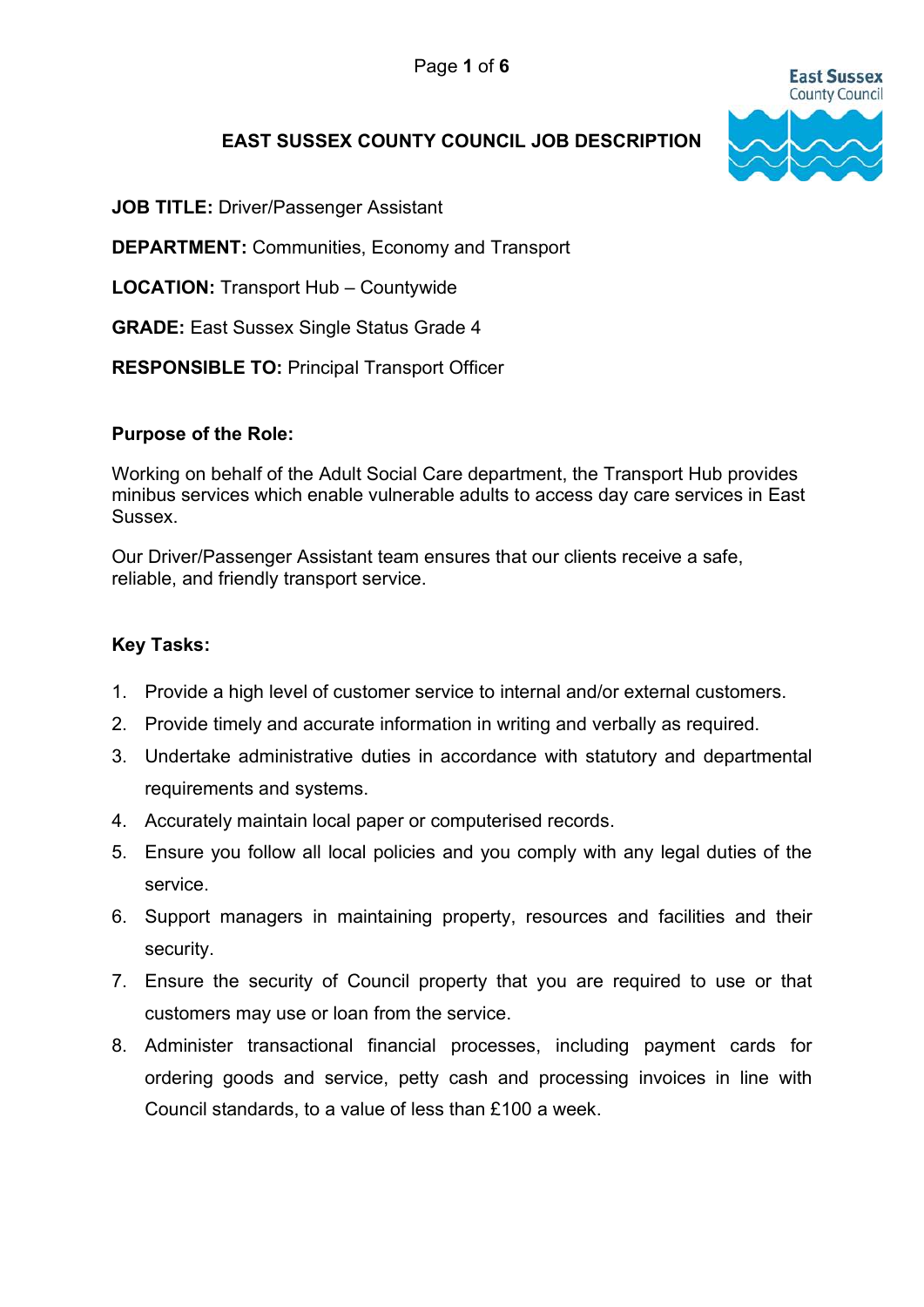# Addendums:

# Knowledge:

9. Use developed knowledge of the service or more specialist skills to undertake more complex tasks e.g. assistant in a technical specialism, training and mentoring new staff

# Initiative:

- 10. Take responsibility for referring enquiry on to other colleagues or teams on behalf of external customers if necessary or advise the customer of services that they can access to meet their needs.
- 11. Independently lead on an area of work, responding to unanticipated problems without referring to a manager.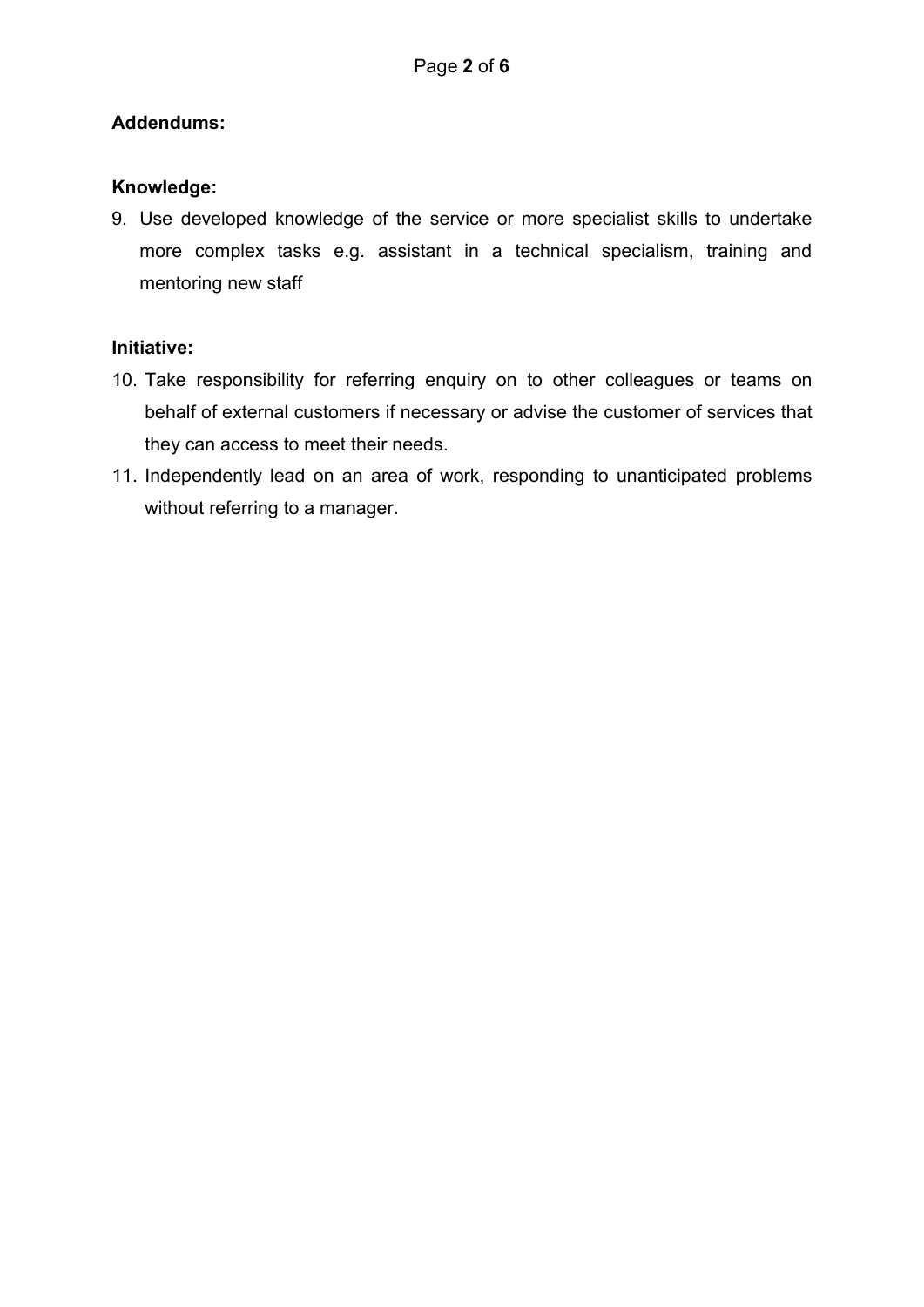# EAST SUSSEX COUNTY COUNCIL PERSON SPECIFICATION

### Essential key skills and abilities

These criteria will be assessed at the application and interview stage.

- Ability to manage own time effectively and deal with conflicting demands
- Ability to accurately input and check computer data.
- Ability to communicate effectively and converse at ease with customers and colleagues, and provide advice in accurate spoken English
- Ability to accurately record and check written information
- Ability to follow County Council guidelines and policies, particularly in relation to Health and Safety and Customer Care standards

# Desirable key skills and abilities

These criteria will be assessed at the application and interview stage.

Ability to administer First Aid

# Essential education and qualifications

These criteria will be evidenced via certificates, or at interview.

- QCF Level 2 qualification or equivalent experience
- Full U.K. driving licence with category D1

### Desirable education and qualifications

These criteria will be evidenced via certificates, or at interview.

• Training in the principles of safe moving and handling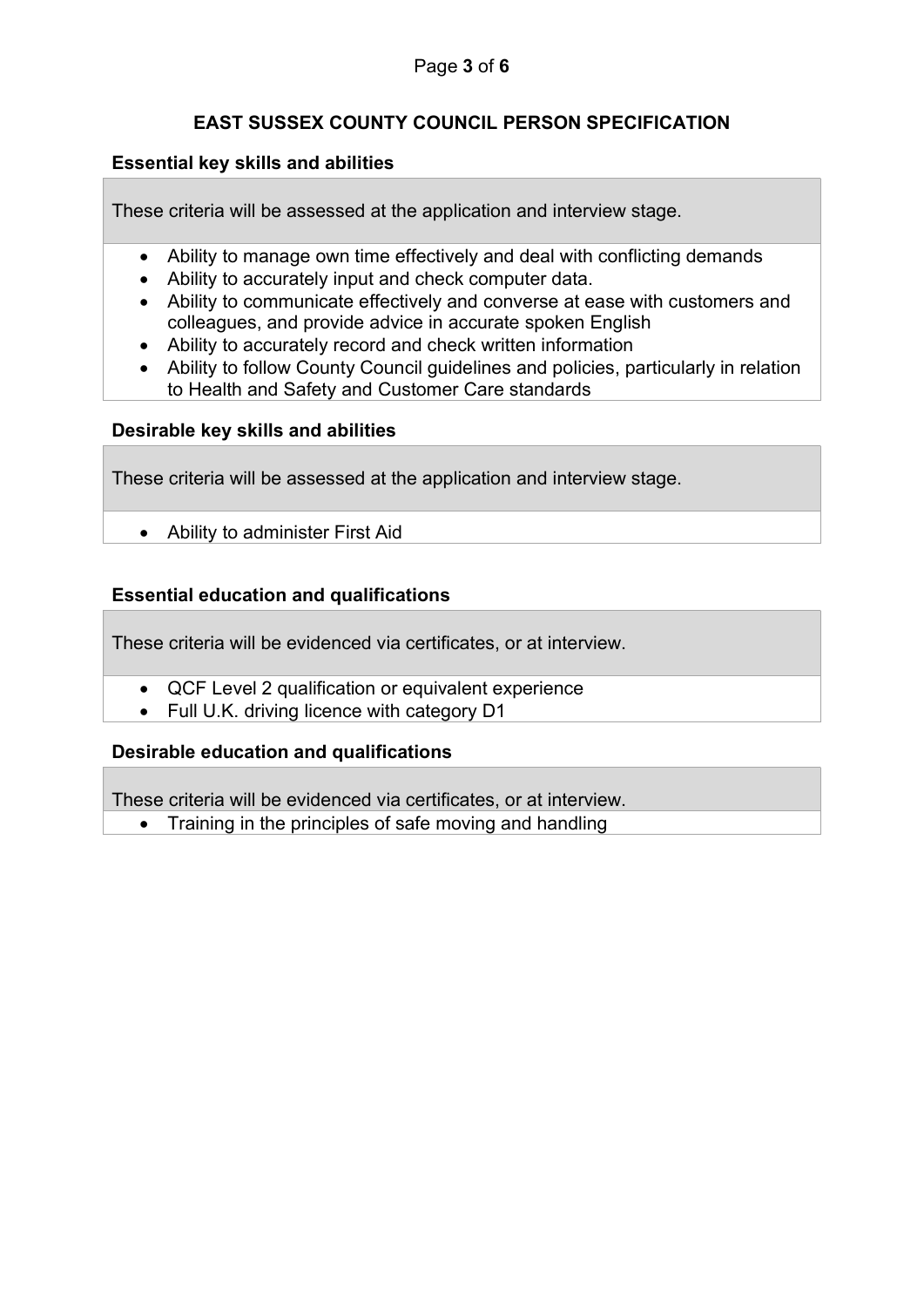### Essential knowledge

These criteria will be assessed at the application and interview stage.

- Basic ICT knowledge including working knowledge of Microsoft Office (in particular Outlook, Word and Excel)
- Awareness of the services provided by ESCC and the function of the team the role supports
- Good geographical knowledge of the county of East Sussex
- A clear understanding of the principles of safe driving

#### Knowledge Addendum:

• The ability to build knowledge in the role, with a view to coaching or supporting newer members of staff in the future

#### Desirable knowledge

These criteria will be assessed at the application and interview stage.

- An understanding of Health and Safety issues relating to the transportation of older people and adults with learning disabilities
- Knowledge of the equipment used in the carriage of passengers with special needs
- An awareness of various types of disability

#### Essential experience

These criteria will be assessed at the application and interview stage

• A minimum of three years' driving experience

#### Desirable experience

These criteria will be assessed at the application and interview stage

Experience of working with/caring for individuals with special needs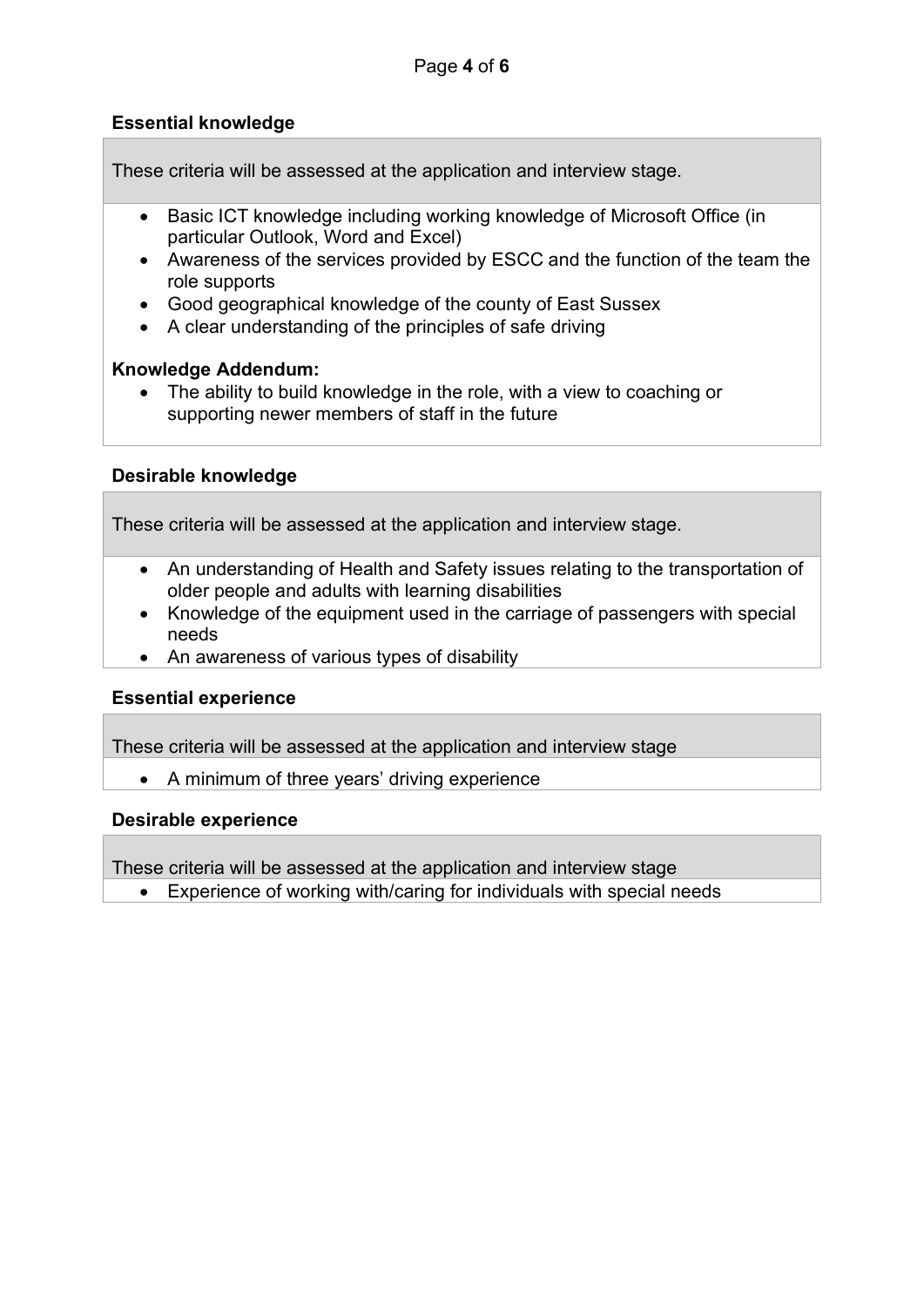# Other essential criteria

These criteria will be assessed at the application and interview stage.

- Good customer focus: a caring disposition and awareness of the needs of older or disabled people
- The ability to assist vulnerable passengers on and off transport as required
- A willingness to undertake specific job-related training
- Good interpersonal skills
- The ability to work as part of a team
- The ability to work using own initiative when necessary
- The ability to maintain confidentiality
- A flexible approach to work, with a willingness to work outside normal office hours if required

Date (drawn up): Modified May 2021 Reference of Officer(s) drawing up person specifications: JR Job Evaluation Reference: 12278